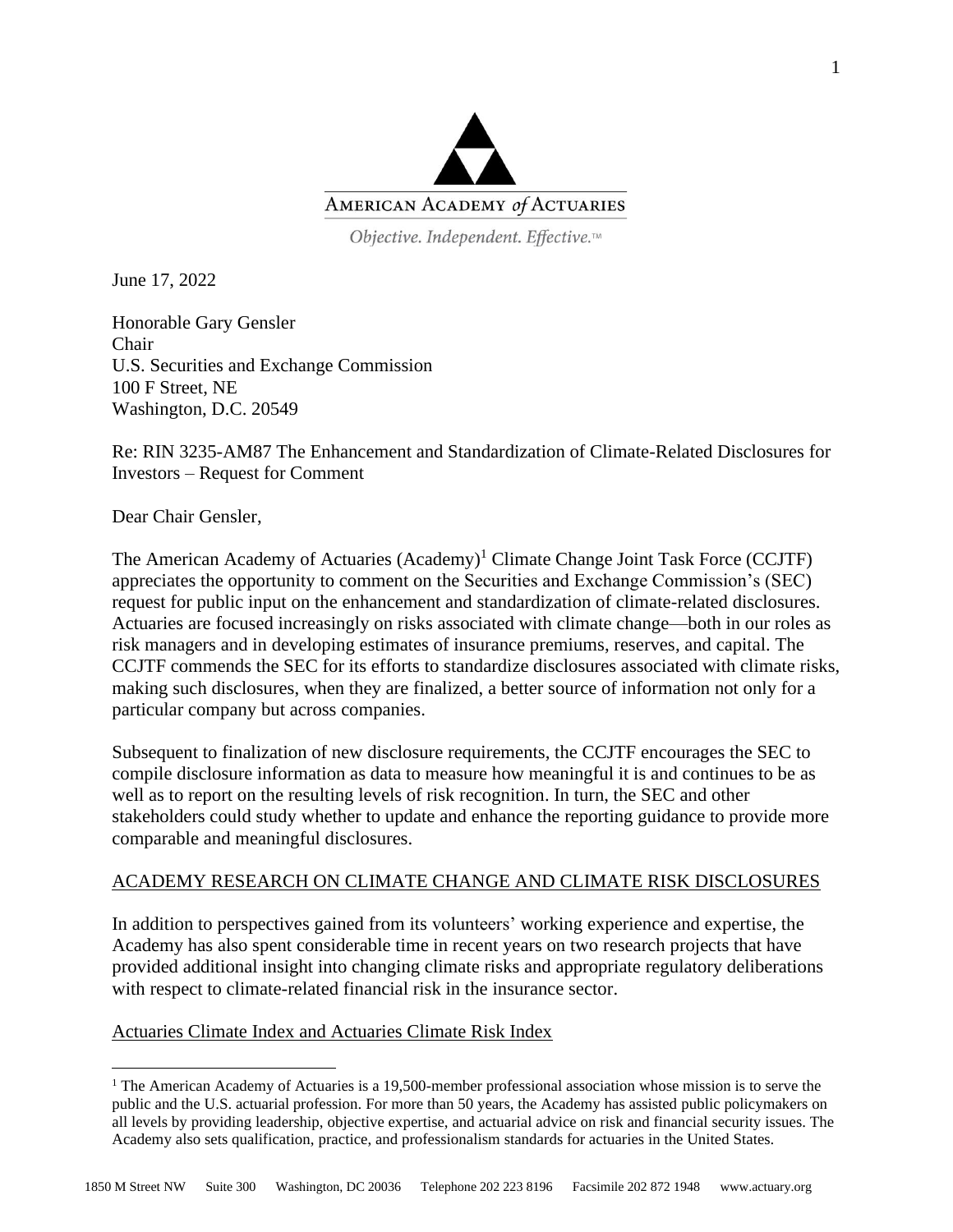First, the [Actuaries Climate Index](https://actuariesclimateindex.org/home/) (ACI) v 1.1, created and maintained by four North American actuarial associations, including the Academy, documents changes in extreme occurrences of six climate-related elements of weather and sea level. The index, a measure summing the observations across all of the elements, covers the U.S. and Canada, and breaks results down into 12 regions, seven in the U.S. While the index generally shows increasingly extreme climatic conditions since the end of the index reference period, 1961–1990, it also reveals the variability in those increases—both by element and by region. In 2020, the Academy also published a preliminary model, the [Actuaries Climate Risk Index](https://www.actuary.org/sites/default/files/2020-01/ACRI.pdf) (ACRI) v 1.0 and results providing estimates for property losses during the period 1991–2016 that could be attributed specifically to changing climate, controlling for changes in exposure.

As the SEC sets forth its initial climate disclosure requirements, changes in the requirements may be needed over time due to the evolving nature of climate change and climate risk. The CCJTF suggests that the SEC consider the use of indices such as the ACI and ACRI that measure physical risks that are impacted by climate as a way to inform the SEC about how fast climate risk factors are moving to indicate movement on the time horizon and the potential timing for reassessing the disclosure guidance.

### Climate-Related Financial Disclosures

Second, the Climate Related Financial Disclosure (CRFD) Work Group (work group) of the Academy has been examining climate disclosures as they apply specifically to insurers. In the first part of that research, presented to the National Association of Insurance Commissioners (NAIC) in December 2020 and January 2021, the work group examined the climate-related financial disclosures completed by about 70% of the insurance industry in response to the [NAIC](http://www.insurance.ca.gov/0250-insurers/0300-insurers/0100-applications/ClimateSurvey/)  [Climate Risk Disclosure Survey.](http://www.insurance.ca.gov/0250-insurers/0300-insurers/0100-applications/ClimateSurvey/) That survey consisted of nine Yes/No questions, with eight narrative responses required to elaborate. In the [second part of that research,](https://www.actuary.org/sites/default/files/2022-01/20220110FFF%20TCFD%20and%20NAIC%20Survey%20Responses%20Compared.pdf) presented in January 2022, the work group compared the NAIC Climate Risk Disclosures with the Financial Stability Board's Task Force on Climate-related Financial Disclosures (TCFD) for the same companies.

Six insights from the analysis of these filings potentially useful to the SEC include:

1. TCFD reports generally provide more information than did the NAIC survey responses;

2. The increase in information provided by the TCFD reports is accompanied by an increase in the variability of responses;

3. Certain topics—governance, metrics and model results, and opportunities provided by climate change—are significantly better covered in TCFD reports than in the NAIC survey responses; 4. Certain topics—operational risk, underwriting risk, and engagement with policyholders and key stakeholders—are less completely covered in the TCFD reports than in the NAIC survey responses;

5. Only companies that are relatively large have been voluntarily submitting a TCFD report; and 6. The TCFD responses, as is true of the NAIC survey responses, are difficult to benchmark. The absence of systematic questions—whether Yes/No, multiple choice, or quantitative—makes the creation of benchmarks difficult and, thus, makes it difficult to assess individual companies against those benchmarks.

These lessons suggest at least two issues to which the SEC might give particular attention: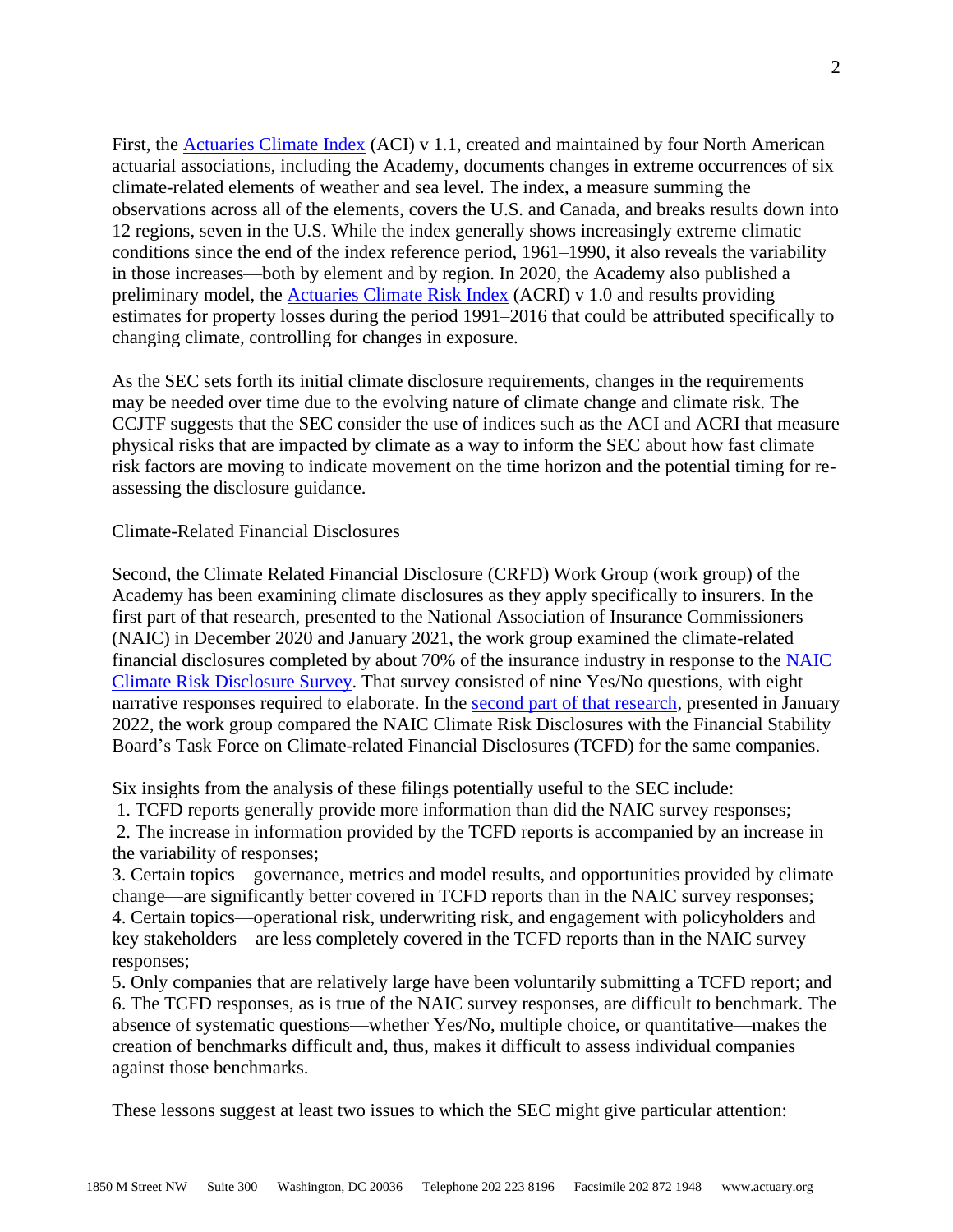a. Both the Carbon Disclosure Project (CDP) survey and the ClimateWise survey are used by many companies voluntarily, and both are designed to satisfy the requirements of the TCFD reporting guidance. As a result, it might be worth considering studying these two surveys (and others which meet the same criteria of widely used, systematic, and meeting TCFD requirements) more closely to determine how best to draw from them to improve the SEC disclosure requirements;

b. The companies that file more robust responses tend to be larger, and they tend to be operating in multiple lines of business.

# SPECIFIC COMMENTS ON THE QUESTIONS POSED

Based on the work completed on these research projects, and insights gained from our working experiences as actuaries, the CCJTF offers the following responses to select questions in the SEC's *Request for Comment*.

## **#3 TCFD Framework**

*Should we model the Commission's climate-related disclosure framework in part on the framework recommended by the TCFD, as proposed? Would alignment with the TCFD help elicit climate-related disclosures that are consistent, comparable, and reliable for investors? Would alignment with the TCFD framework help mitigate the reporting burden for issuers and facilitate understanding of climate-related information by investors because the framework is widely used by companies in the United States and around the world? Are there aspects of the TCFD framework that we should not adopt? Should we instead adopt rules that are based on a 57 different third-party framework? If so, which framework? Should we base the rules on something other than an existing third-party framework?*

### Response:

Aligning the SEC disclosure requirements has advantages for all stakeholders. However, our research shows that following the TCFD framework without additional questions—either closedended, or specific metrics, or questions producing narrative responses that can be reliably scored—is likely to create avoidable problems for stakeholders in making use of the disclosures.

- TCFD is the emerging consensus standard for CRFD reporting. Aligning with that standard will make it easier for regulators, companies, and stakeholders to assess the reports for individual companies.
- Our [research](https://www.actuary.org/sites/default/files/202201/20220110FFF%20TCFD%20and%20NAIC%20Survey%20Responses%20Compared.pdf) indicates that, while TCFD responses may provide substantial useful information, that is not guaranteed. More specifically, our research suggests two major problems likely to arise with the current TCFD-aligned guidance:
	- o Relatively few companies are likely to provide robust responses; and
	- o The narrative responses at the heart of TCFD are highly variable across companies and very difficult to benchmark, assess, and compare. As a result, both regulators and stakeholders are likely to learn less from the responses—even when companies spend considerable resources producing robust responses—than they might if the TCFD framework was implemented in a way that produced quantifiable metrics based on the responses. Whether the questions are closed ended, or the questions are scored independently once submitted, quantifiable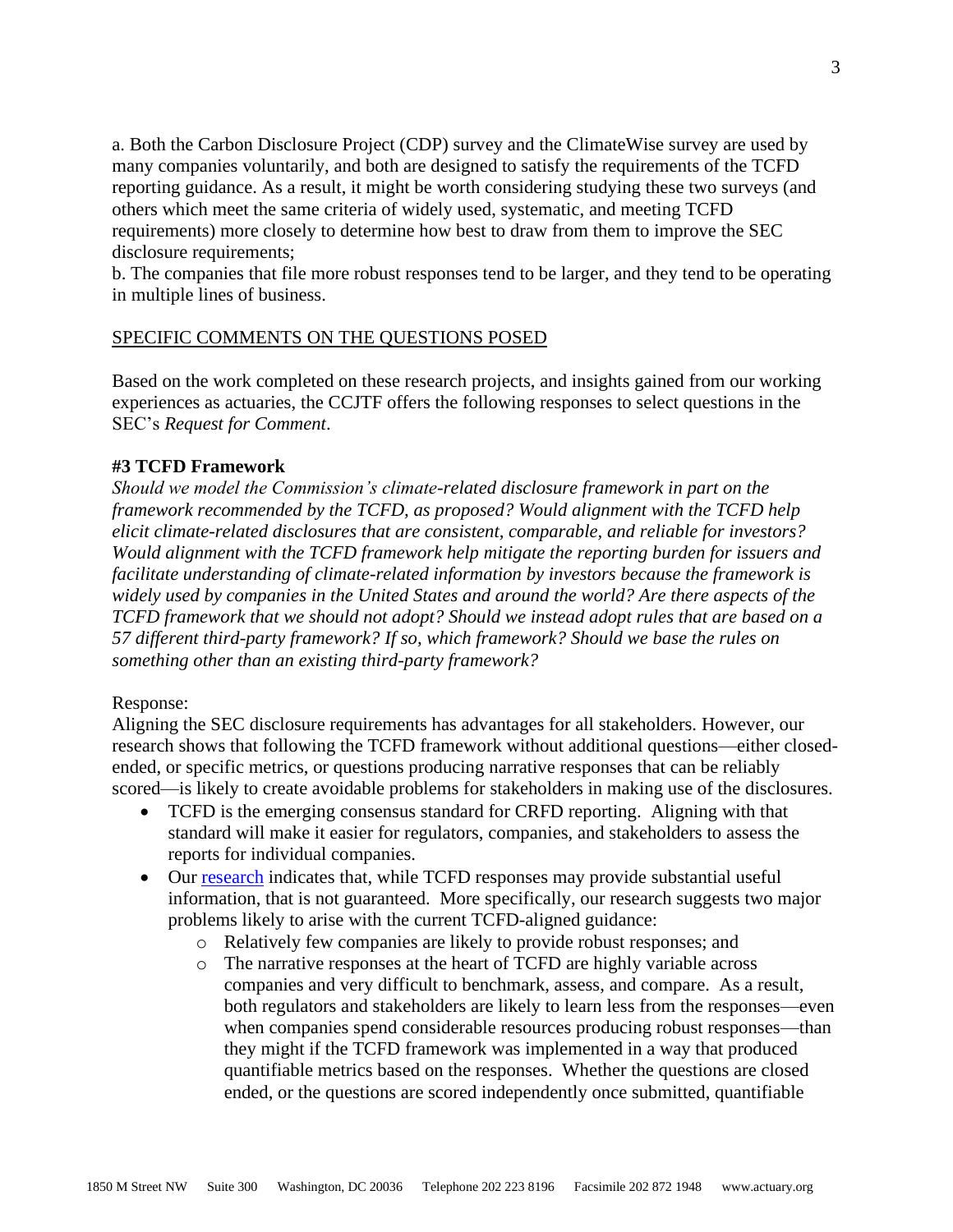responses provide regulators and stakeholders the opportunity to benchmark, assess, and compare.

• Our current research seeks to assess two industry surveys which produce quantitative metrics for responses to questions aligned with the TCFD framework. In the near future, the CCJTF hopes to be in a position to assist regulators in supplementing or replacing narrative questions with quantifiable ones.

#### **#8 Material impact, time horizon**

*Should we require a registrant to disclose any climate-related risks that are reasonably likely to have a material impact on the registrant, including on its business or consolidated financial statements, which may manifest over the short, medium, and long term, as proposed? If so, should we specify a particular time period, or minimum or maximum range of years, for "short," "medium," and "long term?" For example, should we define short term as 1 year, 1-3 years, or 1-5 years? Should we define medium term as 5-10 years, 5-15 years, or 5-20 years? Should we define long-term as 10-20 years, 20-30 years, or 30-50 years? Are there other possible years or ranges of years that we should consider as the definitions of short, medium, and long term? What, if any, are the benefits to leaving those terms undefined? What, if any, are the concerns to leaving those terms undefined? Would the proposed provision requiring a registrant to specify what it means by the short, medium, and long term mitigate any such concerns?*

#### Response:

A requirement that disclosures are made when material and be accompanied by a disclosed time horizon will increase the usefulness of the disclosures even if the SEC does not specify a number of years separately for a short-, medium-, and long-term horizon. To that end and more specifically, the CCJTF has the following comments related to considerations of materiality and disclosure:

- The SEC may wish to consider that by requiring registrants to disclose any climate-related risks that are reasonably likely to have a material impact on their consolidated financial statements investors will better understand the potential impact that the climate-related financial risks can have on a registrant's business, as climate-related financial risks can have a meaningful impact on the future income stream and consequently the performance of a registrant's financial instruments.
- Regarding the materiality definition, the SEC's general position makes sense that a matter is material if a reasonable person would likely consider it important. The proposed rule describes this well. But in actuality, many companies tend to use a much simpler rule of thumb when assessing materiality, e.g. a 5% of equity threshold.
- The SEC may wish to consider that registrants be asked to provide a level of granularity in the risks that are disclosed. For instance, indicating that a registrant is subject to physical and transition risk may not be sufficient—nearly all companies have some exposure to these risks. Rather, we believe that investors are interested in how these risks will impact the registrant, e.g., risk of hurricanes/wildfires/floods causing damage to the registrant's property and disrupting their business, transitional/reputational risk of having involvement with fossil fuels, etc.
- The SEC may wish to consider that the registrant's risks and the associated materiality be described at various time horizons, e.g., short term, medium term, and long term. However, the registrant would be able to define these terms, as its risks would be assessed in a manner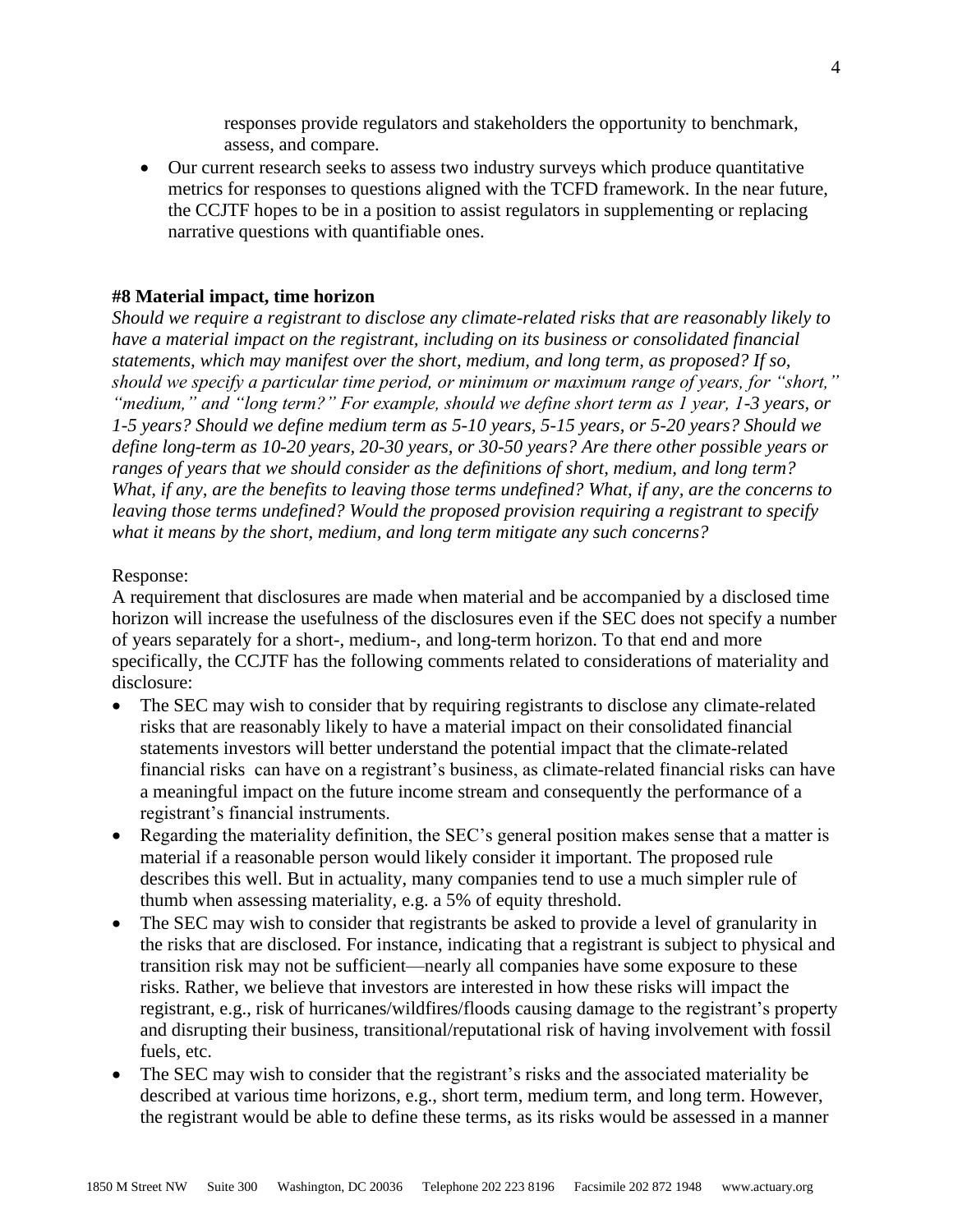consistent with how the registrant manages its business and develops its strategy. For instance, one registrant may have set a net-zero goal for 2050, while another has set a goal for 2030; these companies may have a different view of what constitutes its long-term risks and strategy.

### Materiality: Financial vs. Impact

- While materiality is usually thought of in terms of the impact on a company's financial statements (financial materiality), some argue that financial materiality only captures a part of the relationship between a company's operations and climate change.
- While climate change may affect the finances of the company ("financial materiality"), the company's operations may also affect climate change (for example, by increasing or decreasing the likely emissions of greenhouse gasses (GHGs)) ("impact materiality").
- These stakeholders argue that the solvency/creditworthiness of companies in the short term may only require attention to financial materiality, that longer term solvency/creditworthiness and the ability to assess efforts to limit and mitigate climate change depend on the reporting of impact materiality as well.
- For insurance companies, impact materiality increases the salience of Scope 3 reporting.
- Impact materiality assessment for preparing disclosures may require different skill sets than those currently deployed. Impact materiality may require the involvement of climate scientists, while financial materiality is well within the bounds of actuaries (and other financial professionals involved in developing information for insurance companies' financial statements).

### **#9 Definition of climate-related risks**

*Should we define "climate-related risks" to mean the actual or potential negative impacts of climate-related conditions and events on a registrant's consolidated financial statements, the operations of, a partnership, limited liability company, or a direct participation investment program, an offering of securities by a blank check company; a roll-up transaction; or a going private transaction; or (ii) by an issuer of penny stock. See Section 27A(b) of the Securities Act and Section 21E(b) of the Exchange Act. Also, the statutory safe harbors do not, absent a rule, regulation, or Commission order, apply to forward-looking statements by certain "bad actor" issuers under Section 27A(b)(1)(A) of the Securities Act and Section 21E(b)(1)(A) of the Exchange Act. 72 business operations, or value chains, as proposed? Should we define climate-related risks to include both physical and transition risks, as proposed? Should we define physical risks to include both acute and chronic risks and define each of those risks, as proposed? Should we define transition risks, as proposed? Are there any aspects of the definitions of climate-related risks, physical risks, acute risks, chronic risks, and transition risks that we should revise? Are there other distinctions among types of climate-related risks that we should use in our definitions? Are there any risks that we should add to the definition of transition risk? How should we address risks that may involve both physical and transition risks?*

#### Response:

The definitions of climate-related financial risk to a company are broad and need to cover the broad spectrum of risks that may be material to the company. In particular, relatively small risks to some companies may be material to others and aggregate across companies. A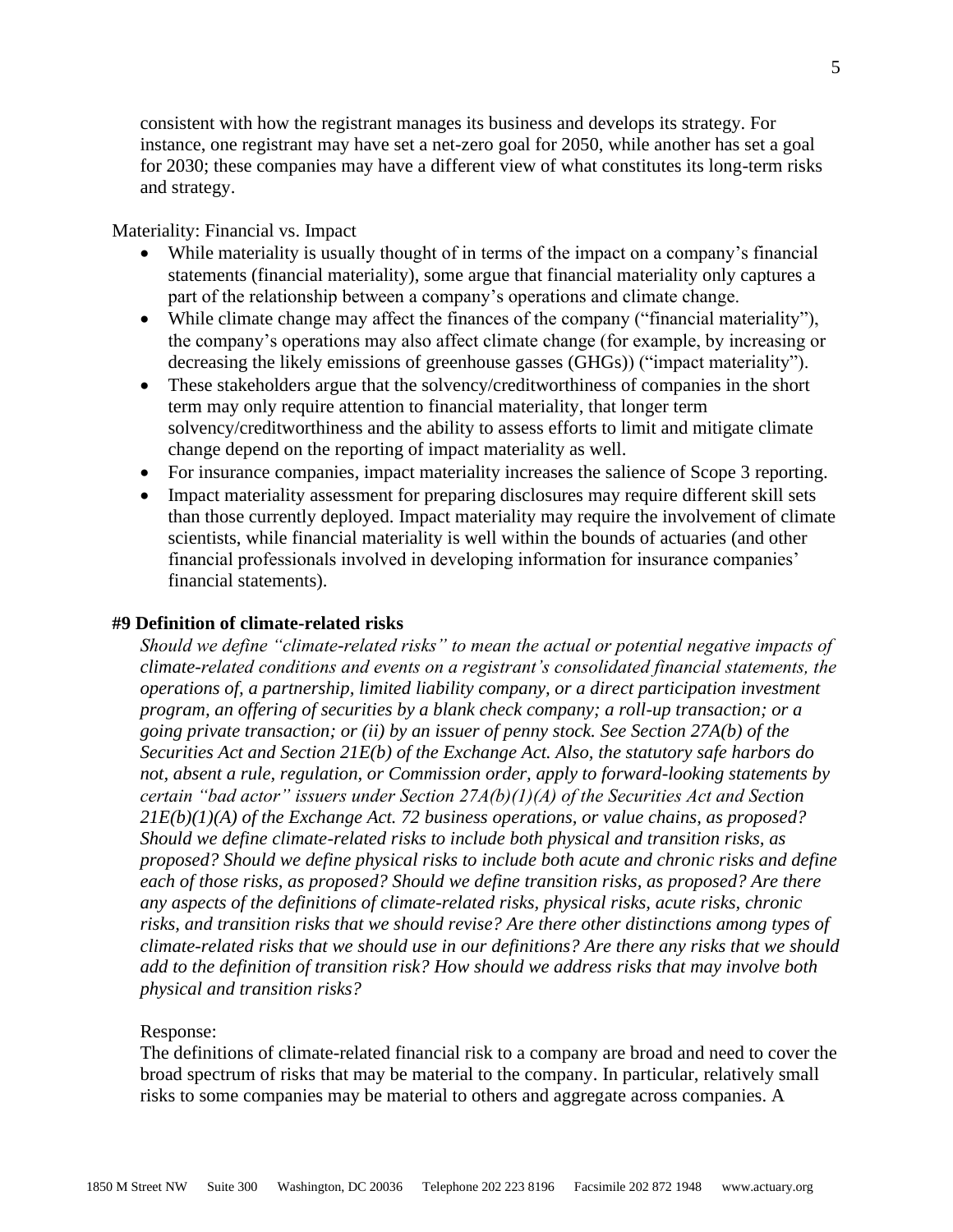specific transition risk, that of reputational risk—while hard to anticipate—may be significant.

- The definitions for all material risks need to be broad, whether physical or transition, acute or chronic. The broad definition of risk includes the consideration of not just a single material risk but potential aggregated impact from risks.
	- o Relatively small risks may add up to very substantial risks to particular companies.
	- o And relatively small risks added up across companies might pose substantial risk to the country or to global financial stability.
- Within transition risk, it is important to highlight reputation risk.
	- o Reputation risk is difficult to anticipate but not impossible.
	- o One of the most likely sources of reputation risk (with risk to climate change) arises from activities (whether directly by the company or in the company's value chain) which impact climate change adversely, whether or not the activities have a material financial impact. In this way, impact materiality, as discussed above, may be important to assess as an indicator of the likelihood of reputation risk.

# **#17 Negative impacts on value chain? Value chain to include both upstream and downstream activities?**

*Should we include the negative impacts on a registrant's value chain in the definition of climaterelated risks, as proposed? Should we define "value chain" to mean the upstream and downstream activities related to a registrant's operations, as proposed? Are there any upstream or downstream activities included in the proposed definition of value chain that we should 75 exclude or revise? Are there any upstream or downstream activities that we should add to the definition of value chain? Are there any upstream or downstream activities currently proposed that should not be included?*

# Response:

While CCJTF has been unable to locate the definition of the value chain referenced in footnote 401, relying on an intuitive definition we expect that the primary risks for insurance companies from their value chain lie in their downstream activities, i.e., those of their policyholders and customers. While some of those risks are captured in the underwriting process, some risks remain outside of that process and might be acknowledged under disclosures of material risks originating in the value chain.

- While many insurance companies certainly face climate risks (both physical and transitional) in their underwriting (and treaty-writing) operations, even more companies will face climate risk in their value chain's downstream, i.e., from the risks faced by policyholders and customers beyond the current customer transaction into future years.
- While the risks to individual policyholders are likely captured largely in the underwriting risk for companies (at least within the time horizon of the policy), some commercial policies include risks which go beyond those typically incorporated in underwriting. For example, transition risk (due to new government regulations, for example) which affect a policyholder in a way that is covered by current policy language but was not anticipated in pricing and underwriting.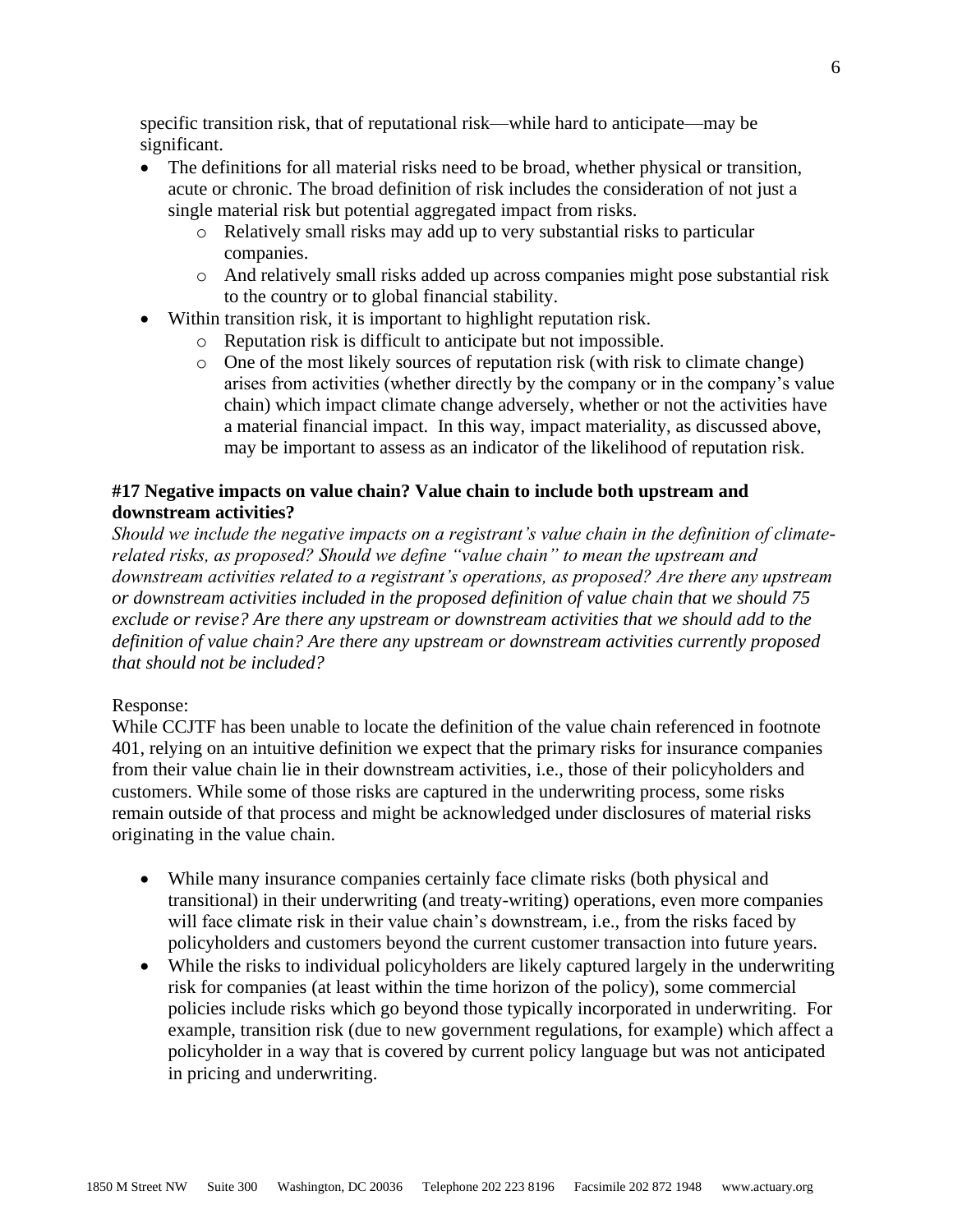• Value chain downstream risk is one way in which reputation risk, in particular, of companies which are insured by a particular insurance company, becomes a financial risk for an insurance company.

# **#59 Financial impact metrics**

*Should we require registrants to disclose the financial impact metrics, as proposed? Would presenting climate-specific financial information on a separate basis based on climate related events (severe weather events and other natural conditions and identified physical risks and transition activities (including identified transition risks) elicit decision-useful or material information for investors? Are there different metrics that would result in disclosure of more useful information about the impact of climate-related risks and climate-related opportunities on the registrant's financial performance and position?*

### Response:

As our research related to climate-related financial disclosures have shown, closed-ended questions that can be compiled into a comparable data source is useful in comparing the responses from one company to the next. The next step of comparability are disclosed metrics that are defined specifically enough in the disclosure such that the results can be compared across companies. More specifically, the CCJTF has the following comments about disclosing quantifiable metrics.

- Identification of material risks without sufficient quantitative disclosure of financial impact would not benefit investors, so investors want to understand the relative magnitude of various climate risks, track the size of various climate risks over time, and compare the climate risk of different registrants.
- However, for many registrants, it may be difficult to quantify these climate impacts (the example given is oversimplified). Furthermore, the precise impact may not be known for several years after the occurrence of a catastrophic event.
- Requiring metrics provides an added benefit, in that the registrant's management would develop a more thorough understanding of potential financial impacts and this will likely lead to better decision-making and risk management.
- Using the 1% standard for each individual impact seems arbitrary and below the threshold of materiality.
- The point was made that the types of disclosures being discussed in this section would already be required by existing financial statement disclosure requirements. However, releasing this guidance specific to climate-related risks would give more insights into the SEC's expectations for disclosure and be helpful to registrants in that regard.

### **#98 Disclosure of "material" Scope 3 emissions**

*Should we require a registrant to disclose its Scope 3 emissions for the fiscal year if material, as proposed? Should we instead require the disclosure of Scope 3 emissions for all registrants, regardless of materiality? Should we use a quantitative threshold, such as a percentage of total GHG emissions (e.g., 25%, 40%, 50%) to require the disclosure of Scope 3 emissions? If so, is there any data supporting the use of a particular percentage threshold? Should we require registrants in particular industries, for which Scope 3 emissions are a high percentage of total GHG emissions, to disclose Scope 3 emissions?*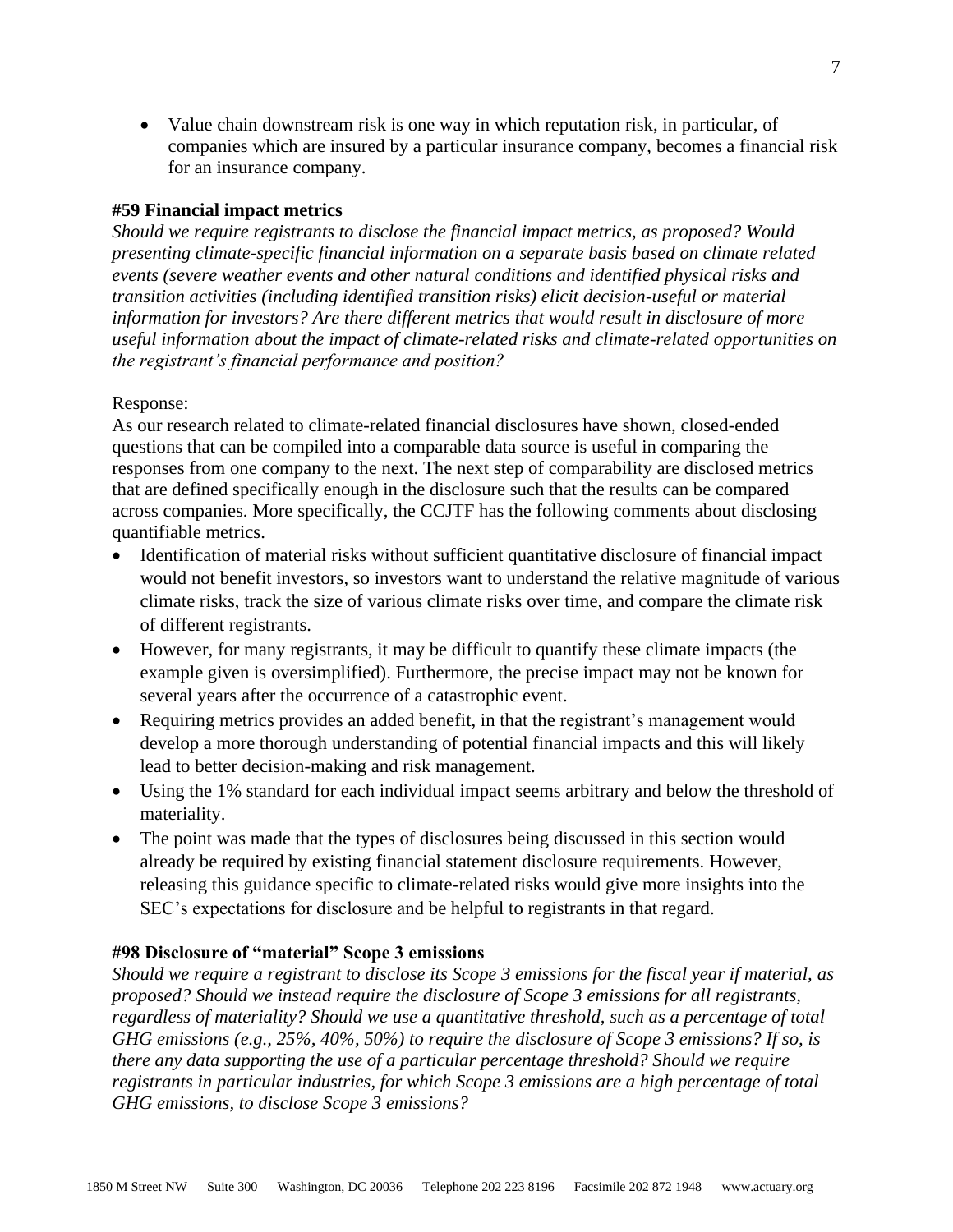# Response*:*

Relative to requiring Scope 3 emissions standard disclosures, our comments consider materiality for specific companies, recognizing that Scope 3 emissions may be more material than Scope 1 and Scope 2 for some companies and not material for others. More specifically, the CCJTF has these further thoughts about Scope 3 disclosures.

- For registrants in many industries, Scope 3 emissions will be more important than Scope 1 and Scope 2 and may be how the registrant defines its net-zero targets (often the case for financial services sectors). In general, a company that has high Scope 3 emissions may struggle to decarbonize under its current business model, so investors will want to understand that such registrants may have a difficult transition.
- However, a threshold could be set for required Scope 3 disclosure. The SEC text referenced a commenter who suggested requiring disclosure when the Scope 3 emissions exceed 40% of a registrant's total emissions. While this is a good concept, the threshold could be set even lower—perhaps around 25%—as this would clearly signal that the Scope 3 emissions are material to the registrant's overall carbon footprint. Regardless of what is decided in terms of a reporting threshold, it can be assumed that for registrants with low Scope 3 emissions, transition risk is relatively low and there is little benefit to required Scope 3 disclosure. (Calculating Scope 3 emissions is more difficult than Scope 1 and Scope 2, so the SEC may wish to consider it be required only when material.)
- When it is determined that Scope 3 emissions are immaterial, the SEC may wish to consider that the registrant disclose the methodology used in reaching that conclusion.
- The proposed rule to require disclosure of immaterial Scope 3 emissions when a registrant has set reduction targets on that basis makes sense and could be effective in preventing "greenwashing."
- The requirement to calculate emissions for each specific greenhouse gas is important because this is the only way to understand overall emission levels and to set and pursue reduction targets. However, it may be of little benefit to disclose emissions data for each type of GHG, as most investors will not have much use for this data.
- Using a universally consistent unit of measurement—carbon dioxide equivalent  $(CO_2e)$  —is important to enable investors to understand emissions levels.
- Requiring disclosure of gross emissions (before any purchased/generated offsets) is also important because the value of offsets is highly variable (e.g., if a registrant is planting 1 million trees to generate an offset—how would we determine the value of this? There is not one single species and size of tree.) Any incorporation of the value of the offset will be more effective if a description of the methodology for its determination is included.
- Requiring disclosure of Scope 3 emissions by individual category would be somewhat useful to investors. Depending on the category of emissions, investors would be able to understand how difficult it will be for the registrant to transition (e.g., it is relatively easier to make changes to the investment portfolio than it is to figure out a green way to transport and distribute the registrant's sold products).
- Given that determination of Scope 3 emissions is much more difficult than Scope 1 and Scope 2, the SEC may wish to consider that the guidance emphasize that these are to be calculated and disclosed on a best-efforts basis.
- Another issue not mentioned is what to do when new information becomes available after disclosures have been made (e.g., does this get treated in a similar way as when a material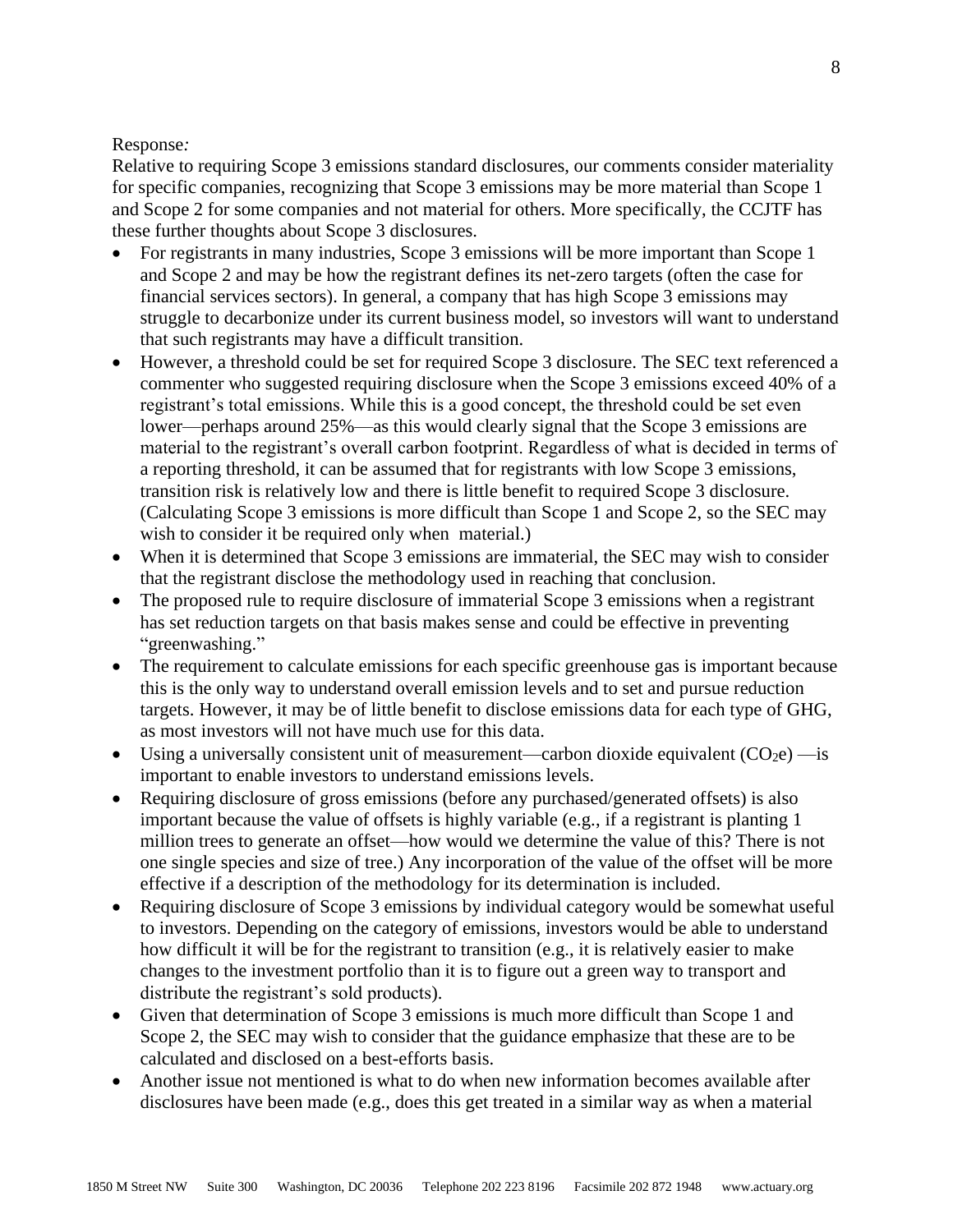error is identified on the balance sheet or income statement)? The SEC may wish to consider that this be discussed explicitly in the guidance.

### **#168 Disclosure of targets for reduction of GHG emissions**

*Should we require a registrant to disclose whether it has set any targets related to the reduction of GHG emissions, as proposed? Should we also require a registrant to disclose whether it has set any other climate-related target or goal, e.g., regarding energy usage, water usage, conservation or ecosystem restoration, or revenues from low-carbon products, in line with anticipated regulatory requirements, market constraints, or other goals, as proposed? Are there any other climate-related targets or goals that we should specify and, if so, which targets or goals? Is it clear when disclosure under this proposed item would be triggered, or do we need to provide additional guidance? Would our proposal discourage registrants from setting such targets or goals?*

#### Response:

In considering the need to require a disclosure articulating whether a company has set targets for GHG emission reduction as well as the next step of describing the targets, year-over-year progress in achievement of the targets as well as ancillary targets that may be components of getting to reduced GHG emission, the CCJTF offers the following input:

- Yes, it is important for investors to understand any reduction targets that have been set, so this disclosure is necessary. If a registrant has set reduction targets but does not want to disclose them—this could signal either weak targets or greenwashing.
- The elements of the disclosure described in the proposed rules, e.g., unit of measurement, time horizon, interim targets, etc., all are valid.
- It is particularly important to describe progress made in achieving targets since the prior year's disclosure. This will give investors an idea of how closely registrants are pursuing their transition plans and how well they are managing their climate risks.
- Regarding other targets—such as water usage or conservation policy or recycling programs, etc. —these are not particularly useful if they cannot be expressed in terms of GHG emissions reductions.
- Regarding the SEC's question whether this proposal will prevent registrants from setting goals, it seems that this likely will happen on occasion. These rules may discourage some registrants from setting ambitious reduction targets until they have developed an execution plan. The lack of a reduction target is a potential additional disclosure item to address this concern.

## FINAL GENERAL COMMENT:

The proposed SEC disclosure requirements are primarily designed to help investors understand the climate component of the environmental, social, and governance (ESG) profiles of potential investments. An added benefit of these disclosures might be that many insurance companies are looking for resources on how to better consider climate and ESG in the underwriting process. The information described in the SEC disclosures will provide quite a bit of useful data for underwriters to use in that regard. This will help create a positive feedback loop, with insurers wanting to insure the best climate and ESG risks and corporate insureds making the determination that they can lower their insurance costs by developing better climate and ESG